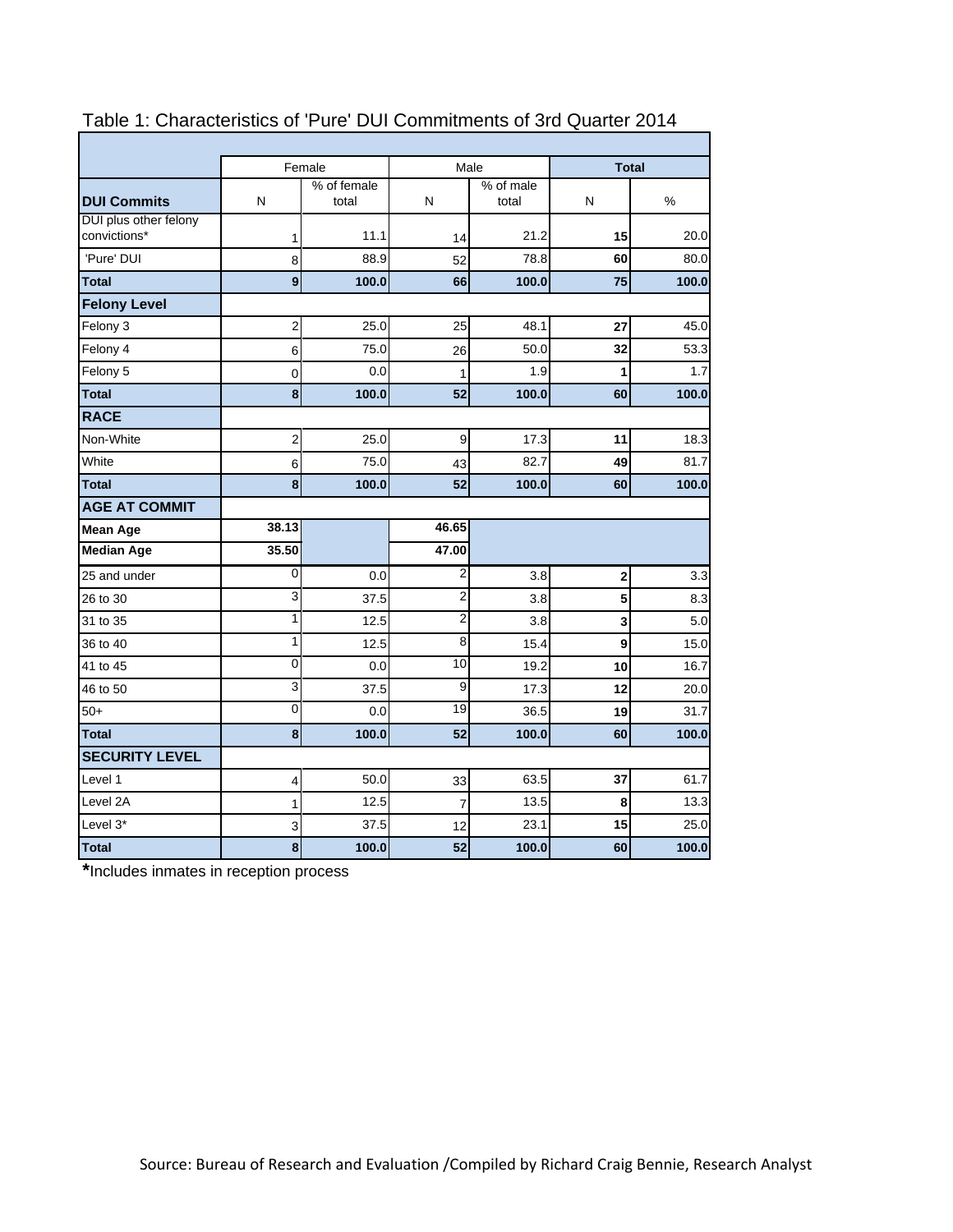|                                                  |                | Female               |              | Male               | <b>Total</b>            |                  |  |
|--------------------------------------------------|----------------|----------------------|--------------|--------------------|-------------------------|------------------|--|
| 'Pure' DUIs by County of<br><b>Commitment</b>    | N              | % of female<br>total | N            | % of male<br>total | N                       | $\%$             |  |
| <b>BUTLER</b>                                    | $\overline{2}$ | 25.0                 | 4            | 7.7                | 6                       | 10.0             |  |
| <b>CLERMONT</b>                                  |                | 12.5                 | $\mathbf{0}$ | 0.0                | 1                       | 1.7              |  |
| <b>FRANKLIN</b>                                  | 0              | 0.0                  | 4            | 7.7                | 4                       | 6.7              |  |
| <b>HAMILTON</b>                                  | 0              | 0.0                  | 3            | 5.8                | 3                       | 5.0              |  |
| LAKE                                             |                | 12.5                 | 1            | 1.9                | 2                       | 3.3              |  |
| <b>LORAIN</b>                                    | 0              | 0.0 <sub>l</sub>     | 3            | 5.8                | $\overline{\mathbf{3}}$ | 5.0              |  |
| <b>PORTAGE</b>                                   |                | 12.5                 | 1            | 1.9                | 2                       | 3.3              |  |
| <b>STARK</b>                                     | 0              | 0.0                  | 3            | 5.8                | 3                       | 5.0              |  |
| <b>SUMMIT</b>                                    | 0              | 0.0                  | 1            | 1.9                | 1                       | 1.7              |  |
| <b>ALL OTHERS</b>                                | 3              | 37.5                 | 32           | 61.5               | 35                      | 58.3             |  |
| <b>Total</b>                                     | 8              | 75.0                 | 52           | 100.0              | 60                      | 100.0            |  |
| 'Pure' DUIs by Current Status                    |                |                      |              |                    |                         |                  |  |
| <b>NEW ADMISSION FROM COURT</b>                  | 2              | 25.0                 | 23           | 44.2               | 25                      | 41.7             |  |
| <b>ADMIN. TRANSFER</b>                           | 5              | 62.5                 | 23           | 44.2               | 28                      | 46.7             |  |
| <b>RETURNED AWL</b>                              | 0              | 0.0                  | 1            | $\overline{1.9}$   | 1                       | $\overline{1.7}$ |  |
| RESENTENCED/AGGREGATED                           | $\Omega$       | 0.0 <sub>l</sub>     | 1            | 1.9                | 1                       | 1.7              |  |
| <b>NEW ADMISSION - COMM CNTRL</b><br><b>VIOL</b> |                | 12.5                 | 3            | 5.8                | 4                       | 6.7              |  |
| <b>ADMINISTRATIVE RELEASE</b>                    | $\mathbf 0$    | 0.0 <sub>l</sub>     | 1            | 1.9                | 1                       | 1.7              |  |
| <b>Total</b>                                     | 8              | 100.0                | 52           | 100.0              | 60                      | 100.0            |  |

## Table 2: Characteristics of 'Pure' DUI Commitments of 3rd Quarter 2014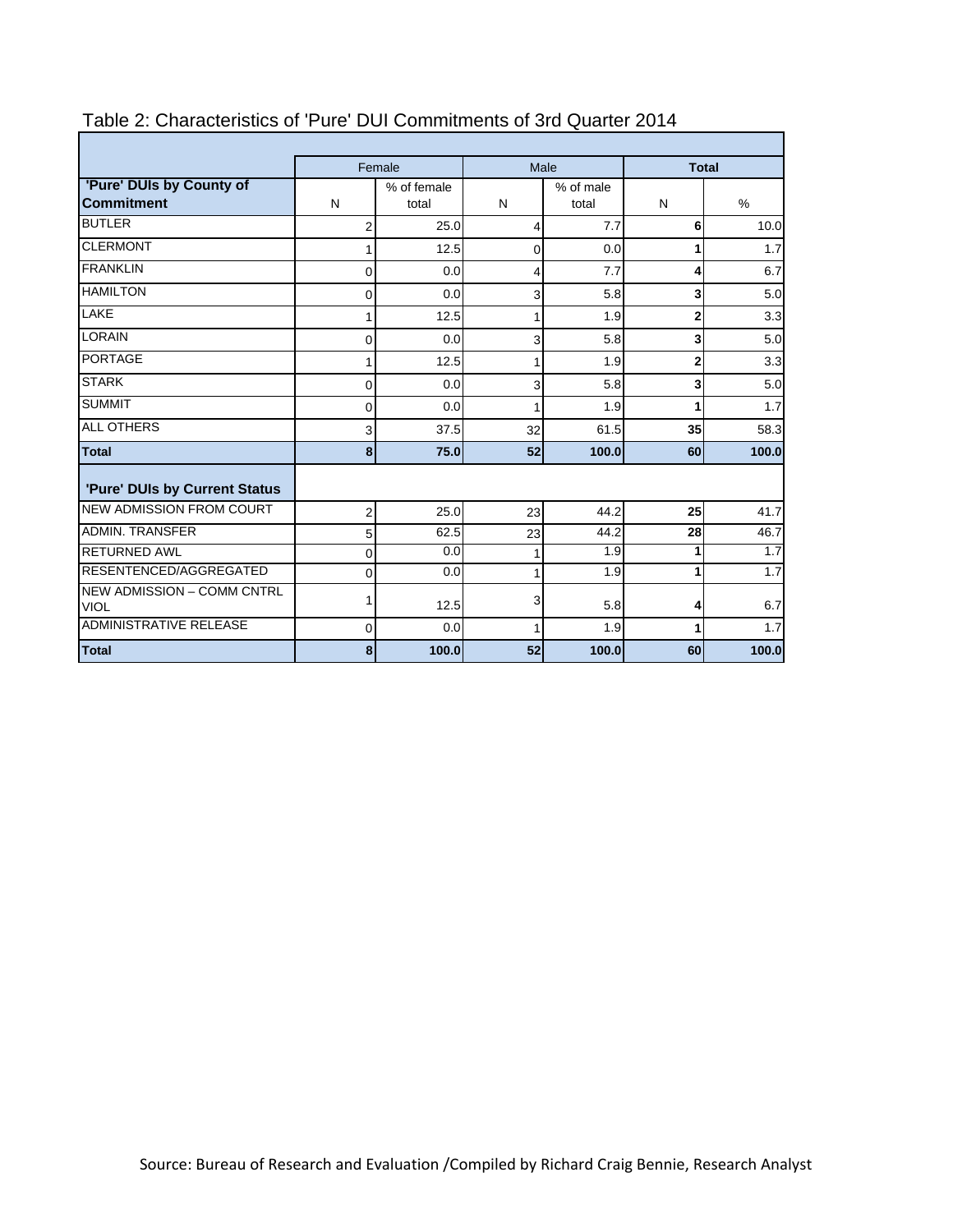| 'Pure' DUIs by Sentence In                                  |          |        |                |              |                |       |
|-------------------------------------------------------------|----------|--------|----------------|--------------|----------------|-------|
| <b>Months</b>                                               |          | Female | Male           | <b>Total</b> |                |       |
| <b>Mean Sentence</b>                                        | 31.23    |        | 31.55          |              |                |       |
| <b>Median Sentence</b>                                      | 24.00    |        | 24.00          |              |                |       |
| 1TO3                                                        | 0        | 0.0    | $\overline{2}$ | 3.8          | $\overline{2}$ | 3.3   |
| 4TO6                                                        | 0        | 0.0    | 3              | 5.8          | 3              | 5.0   |
| 7 TO 11                                                     |          | 12.5   | 0              | 0.0          | 1              | 1.7   |
| $\overline{12}$                                             | 1        | 12.5   | 8              | 15.4         | 9              | 15.0  |
| 13 TO 17                                                    | 1        | 12.5   | 1              | 1.9          | 2              | 3.3   |
| $\overline{18}$                                             | 0        | 0.0    | $\overline{2}$ | 3.8          | 2              | 3.3   |
| 19 TO 24                                                    | 3        | 37.5   | 15             | 28.8         | 18             | 30.0  |
| 25 TO 30                                                    | 0        | 0.0    | 9              | 17.3         | 9              | 15.0  |
| 36                                                          | 1        | 12.5   | 3              | 5.8          | 4              | 6.7   |
| 37 TO 47                                                    | 0        | 0.0    | 2              | 3.8          | 2              | 3.3   |
| 48 TO 59                                                    | $\Omega$ | 0.0    | 5              | 9.6          | 5              | 8.3   |
| $60+$                                                       | 1        | 12.5   | $\overline{2}$ | 3.8          | 3              | 5.0   |
| <b>Total</b>                                                | 8        | 100.0  | 52             | 100.0        | 60             | 100.0 |
| <b>PRIOR INCARCERATIONS</b><br>(includes all offense types) |          |        |                |              |                |       |
| None                                                        | 7        | 87.5   | 15             | 28.8         | 22             | 36.7  |
| One                                                         |          | 12.5   | 21             | 40.4         | 22             | 36.7  |
| Two                                                         | 0        | 0.0    | 3              | 5.8          | 3              | 5.0   |
| Three or more                                               | 0        | 0.0    | 13             | 25.0         | 13             | 21.7  |
| <b>Total</b>                                                | 8        | 100.0  | 52             | 100.0        | 60             | 100.0 |

## Table 3: Characteristics of 'Pure' DUI Commitments of 3rd Quarter 2014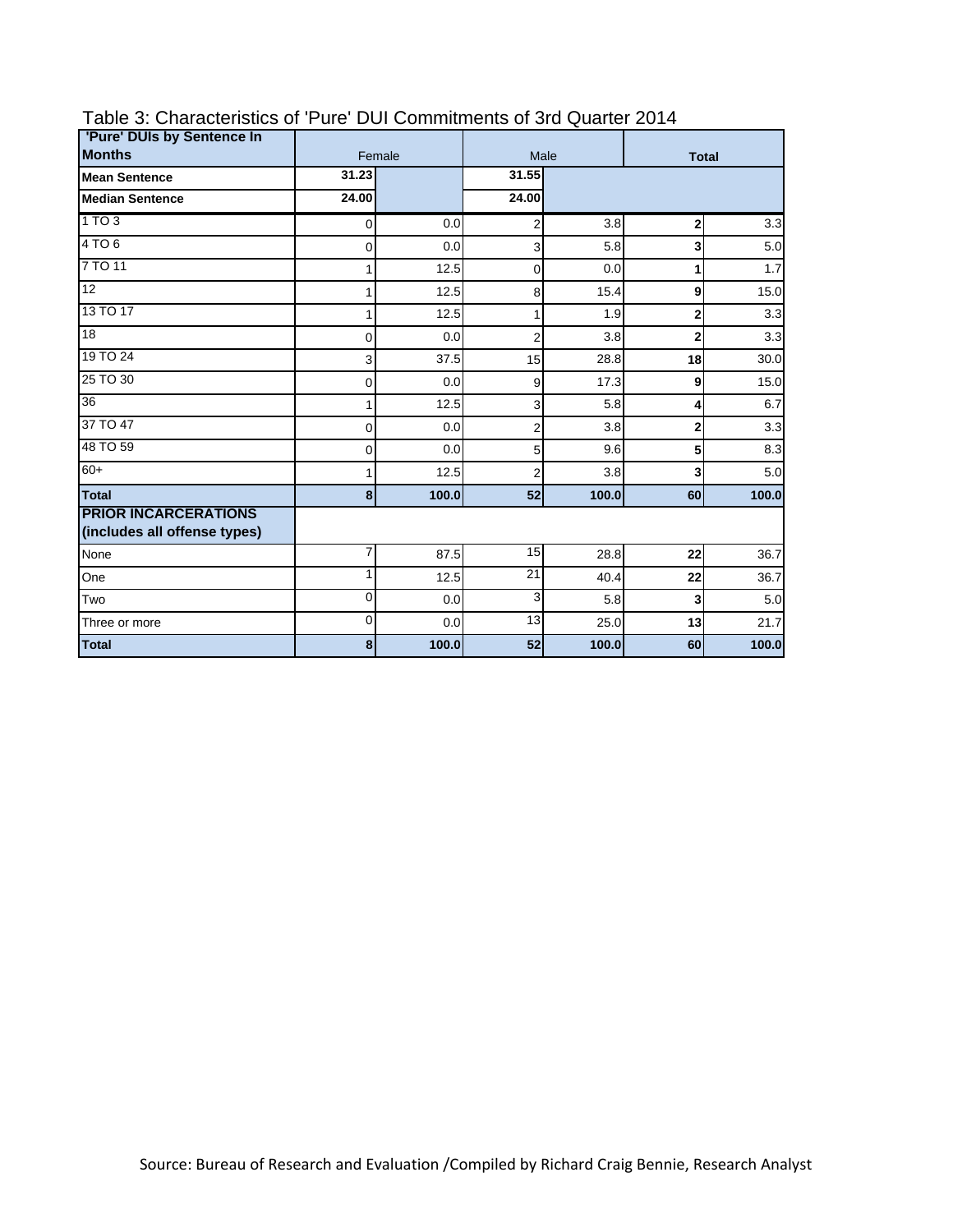| <b>'Pure' DUIs Currently</b><br><b>Incarcerated by Parent</b> |          |       |                |       |              |       |
|---------------------------------------------------------------|----------|-------|----------------|-------|--------------|-------|
| Institution*                                                  | Female   |       |                | Male  | <b>Total</b> |       |
| <b>MANCI</b>                                                  | 0.0<br>0 |       |                | 1.9   |              | 1.7   |
| <b>LECI</b>                                                   | 0        | 0.0   |                | 1.9   | 1            | 1.7   |
| <b>ORW</b>                                                    | 7        | 87.5  | $\mathbf 0$    | 0.0   | 7            | 11.7  |
| PCI                                                           | 0        | 0.0   | 2              | 3.8   | $\mathbf{2}$ | 3.3   |
| <b>MACI</b>                                                   | 0        | 0.0   | 6              | 11.5  | 6            | 10.0  |
| <b>CRC</b>                                                    | 0        | 0.0   | 17             | 32.7  | 17           | 28.3  |
| <b>NEPRC</b>                                                  |          | 12.5  | 0              | 0.0   |              | 1.7   |
| <b>LORCI</b>                                                  | 0        | 0.0   | 12             | 23.1  | 12           | 20.0  |
| <b>TCI</b>                                                    | 0        | 0.0   | 3              | 5.8   | 3            | 5.0   |
| <b>BECI</b>                                                   | 0        | 0.0   | 2              | 3.8   | 2            | 3.3   |
| <b>NCCI</b>                                                   | 0        | 0.0   | 5              | 9.6   | 5            | 8.3   |
| <b>RICI</b>                                                   | 0        | 0.0   |                | 1.9   |              | 1.7   |
| <b>NCI</b>                                                    | 0        | 0.0   | $\overline{c}$ | 3.8   | $\mathbf{2}$ | 3.3   |
| <b>Total</b>                                                  | 8        | 100.0 | 52             | 100.0 | 60           | 100.0 |

# Table 4: Characteristics of 'Pure' DUI Commitments of 3rd Quarter 2014

\*Includes inmates out to court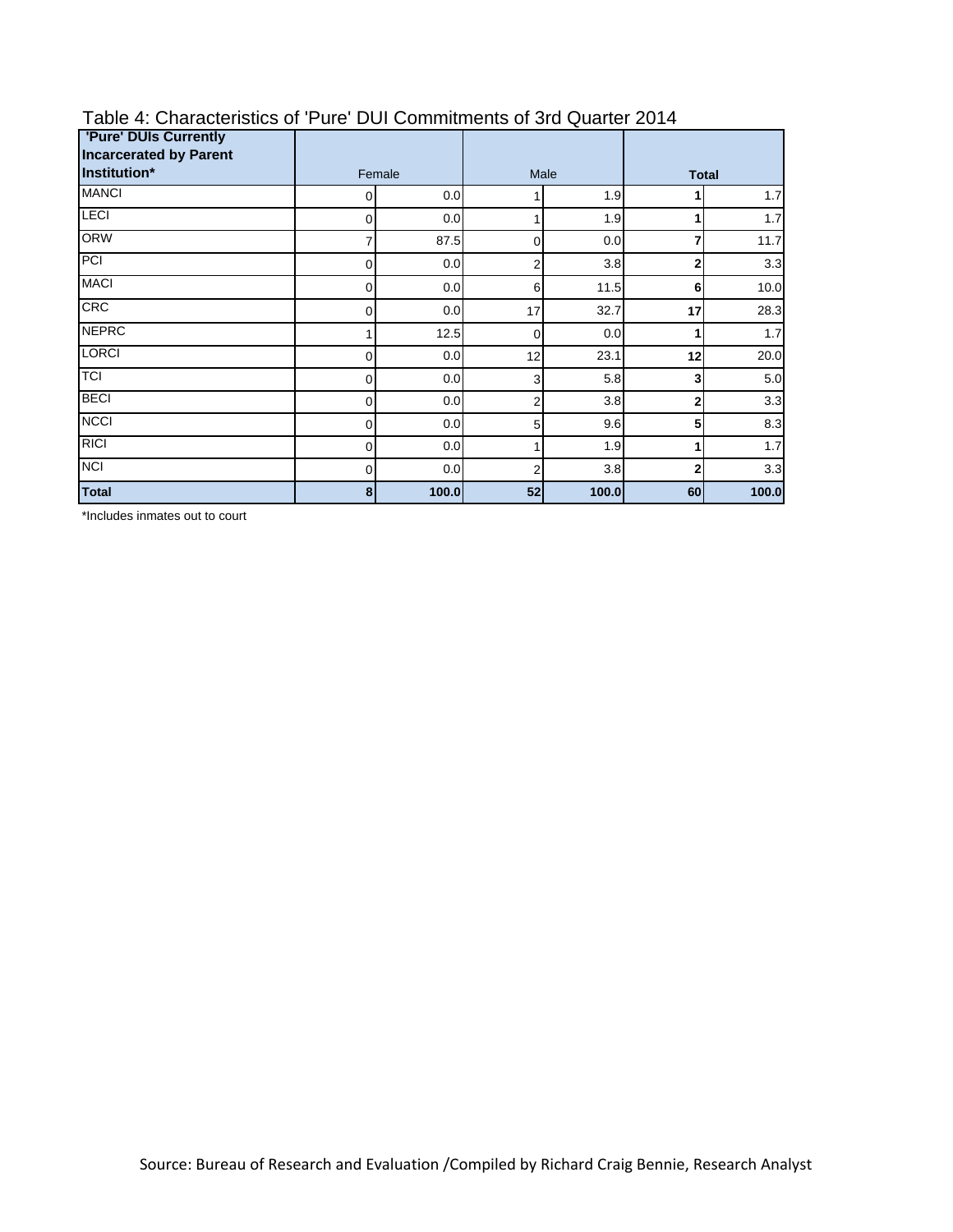|                              |                          |                                                |                 |               | <b>STATUS TYPE OF 'PURE' DUI OFFENDERS</b> |              |    |
|------------------------------|--------------------------|------------------------------------------------|-----------------|---------------|--------------------------------------------|--------------|----|
| <b>SELECTED VARIABLES</b>    | New Admission from Court |                                                | Admin, Transfer |               | Other**                                    | <b>Total</b> |    |
| <b>RACE</b>                  | $\mathbf N$              | $\frac{9}{6}$<br>$\mathsf{N}$<br>$\frac{9}{6}$ |                 | $\mathbf N$   |                                            |              |    |
| White                        | 17                       | 34.7                                           | 26              | 53.1          | 6                                          | 12.2         | 49 |
| Non-White                    | 8                        | 72.7                                           | $\overline{2}$  | 18.2          | 1                                          | 9.1          | 11 |
| <b>TOTAL</b>                 | 25                       | 41.7                                           | 28              | 46.7          | $\overline{7}$                             | 11.7         | 60 |
| <b>GENDER</b>                | $\mathbf N$              | %                                              | $\overline{N}$  | $\frac{9}{6}$ |                                            |              |    |
| Female                       | $\overline{2}$           | 25.0                                           | 5               | 62.5          | 1                                          | 12.5         | 8  |
| Male                         | 23                       | 44.2                                           | 23              | 44.2          | 6                                          | 11.5         | 52 |
| <b>TOTAL</b>                 | 25                       | 41.7                                           | 28              | 46.7          | $\overline{7}$                             | 11.7         | 60 |
| <b>COMMIT COUNTY</b>         | $\mathbf N$              | %                                              | $\mathbf N$     | %             |                                            |              |    |
| Major Urban*                 | 8                        | 57.1                                           | 6               | 42.9          | $\mathbf 0$                                | 0.0          | 14 |
| All Others                   | 17                       | 37.0                                           | 22              | 47.8          | 7                                          | 15.2         | 46 |
| <b>TOTAL</b>                 | 25                       | 41.7                                           | 28              | 46.7          | $\overline{7}$                             | 11.7         | 60 |
| <b>PRIORS INCARCERATIONS</b> |                          |                                                |                 |               |                                            |              |    |
| (includes all offense types) | $\mathbf N$              | %                                              | $\mathbf N$     | $\frac{9}{6}$ |                                            |              |    |
| None                         | $\overline{7}$           | 31.8                                           | 11              | 50.0          | 4                                          | 8.7          | 22 |
| One                          | 10                       | 45.5                                           | 10              | 45.5          | $\overline{2}$                             | 4.3          | 22 |
| Two                          | $\overline{2}$           | 66.7                                           | 1               | 33.3          | $\mathbf 0$                                | 0.0          | 3  |
| Three or More                | 6                        | 46.2                                           | 6               | 46.2          | 1                                          | 2.2          | 13 |
| <b>TOTAL</b>                 | 25                       | 41.7                                           | 28              | 46.7          | $\overline{7}$                             | 11.7         | 60 |
| <b>AGE</b>                   |                          |                                                |                 |               |                                            |              |    |
| Mean                         | 45.40                    |                                                | 46.43           |               | N/A                                        |              |    |
| Median                       | 44.00                    |                                                | 48.00           |               | N/A                                        |              |    |
| <b>SENTENCE IN MONTHS</b>    |                          |                                                |                 |               |                                            |              |    |
| Mean                         | 25.71                    |                                                | 27.65           |               | N/A                                        |              |    |
| Median                       | 24.00                    |                                                | 24.00           |               | N/A                                        |              |    |

#### Table 5: Selected Variables by Status Type of 'Pure' DUI Offenders of 3rd Quarter 2014

\*Cuyahoga, Franklin, Hamilton, Lucas, Montgomery, Stark and Summit

\*\* Includes returned violators, expiration of stated term, 'out to court' actions, and judicial release hearings.